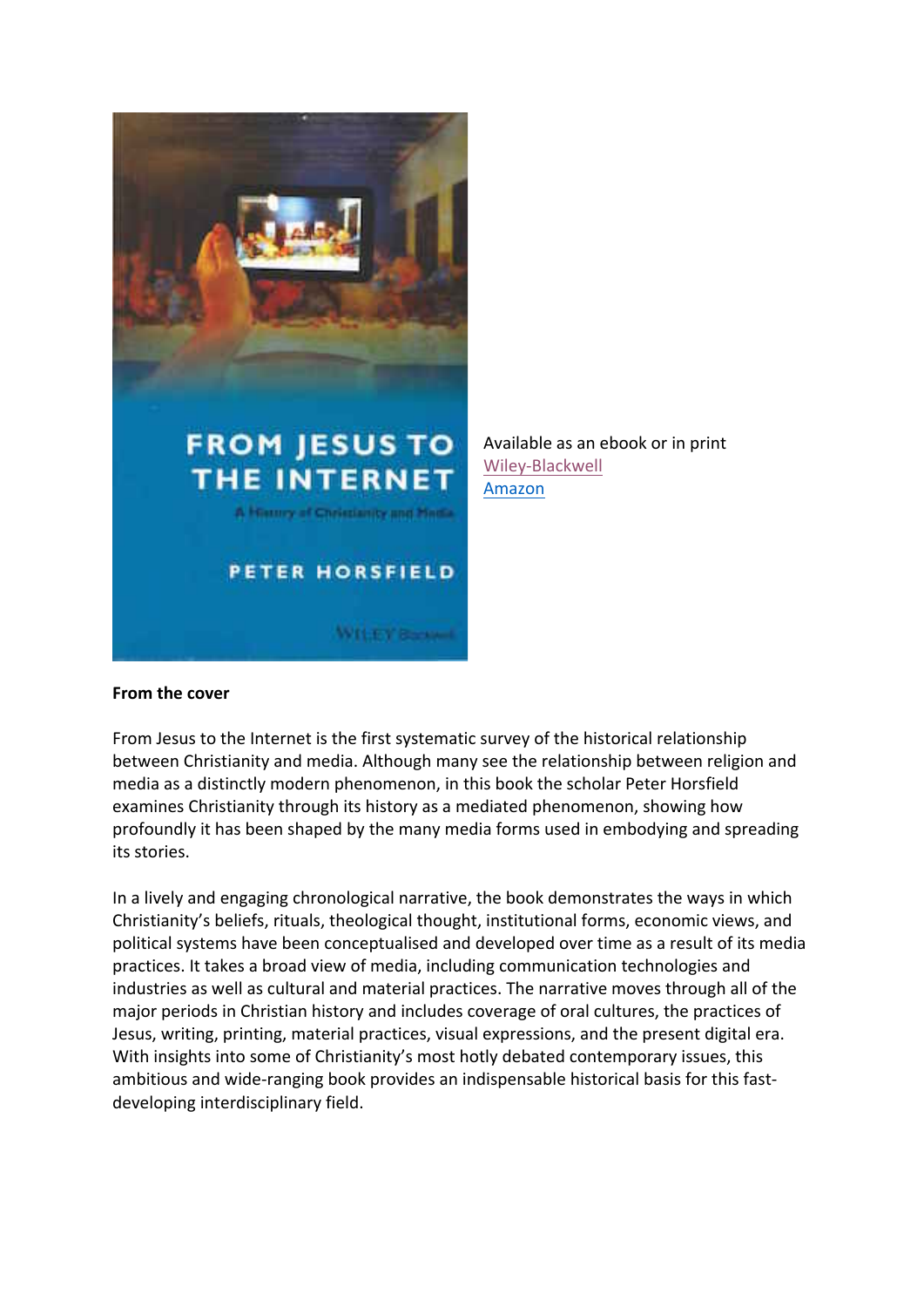## **Table of Contents**

Acknowledgements xi **Introduction 1** What's this book about? 1 What do we mean by Christianity? 2 What do we mean by media? 4 Media and the historical development of Christianity 7 **1** In the Beginning 10 The social and media context 11 Jesus in his media context 14 Remaking Jesus in speech and performance 22 **2 Making Jesus Gentile 28** Context: the media world of the Roman Empire 28 Early Christian writing 30 Paul and letter writing 32 The end of the beginning 39 **3 The Gentile Christian Communities 42** The appeal of Christianity 42 Multimedia communities 43 Christian writings 45 The reception and circulation of Christian writings 56 Resistance to writing 58 **4 Men of Letters and Creation of "The Church" 62** The Catholic-Orthodox brand 63 Tertullian 68 Cyprian 70 Origen – the media magnate of Alexandria 72 Writing out women 74 **5 Christianity and Empire 80** Imperial patronage and imperial Christianity 80 Councils, creeds, and canons 84 Constructing time - Eusebius' Ecclesiastical History 90 The scriptures as text and artifact 93 **6 The Latin Translation 99** Latin roots 99 After the fall 106 Monasteries and manuscripts 110 Written Latin and the consolidation of medieval Christendom 117 **7 Christianity in the East 125** The Church of the East 125 Islam 130 Writing the voice 132 Regulating the eyes 134 **8 Senses of the Middle Ages 141** The medieval context 142 Making time 143 Seeing space 145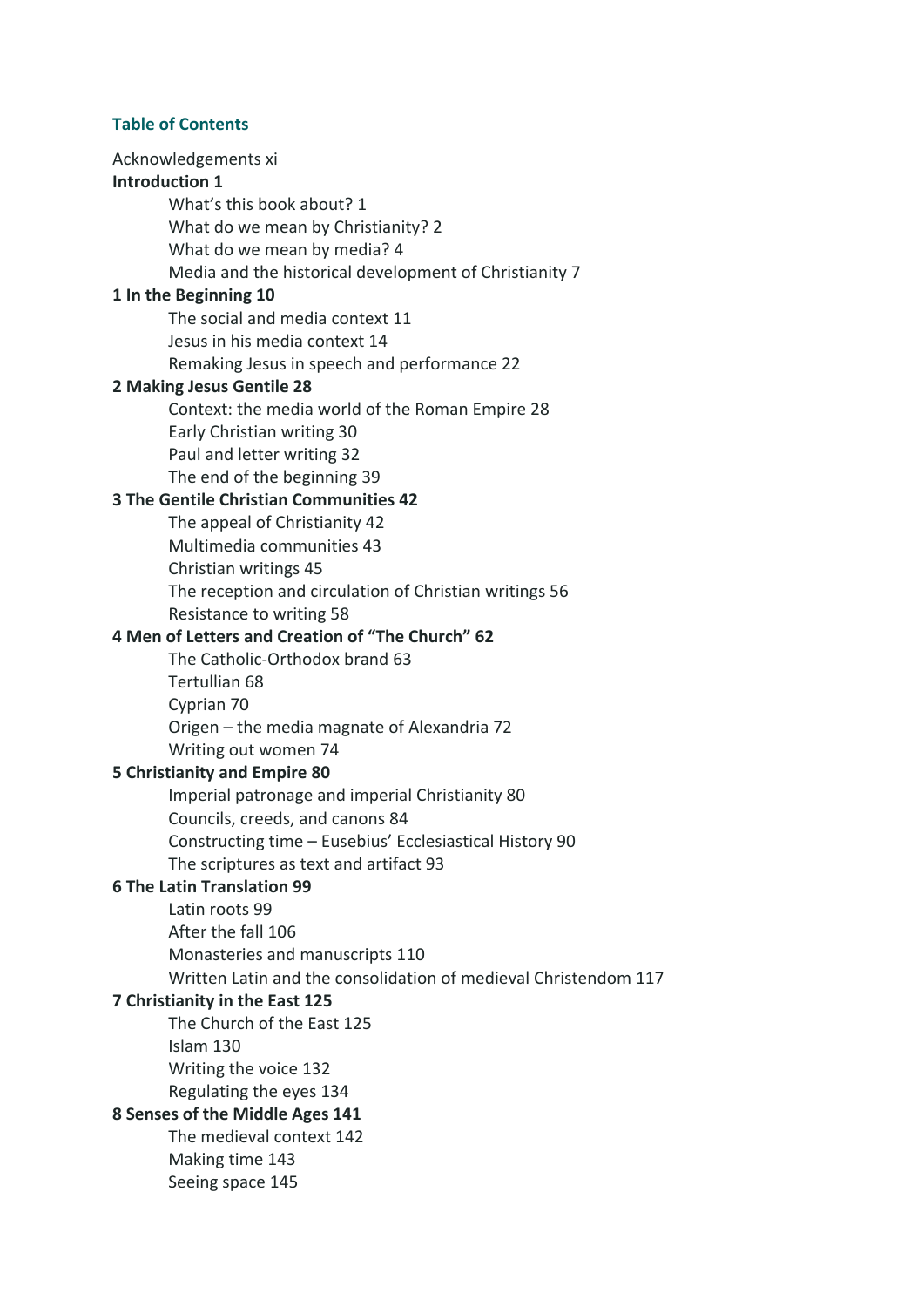Rituals and hearing 150 Nice touch: relics, saints, and pilgrimage 154 **9 The New Millennium 162** Marketing the Crusades 163 Scholasticism and universities 168 Cathedrals 173 Catholic reform 175 The Inquisition 180 **10 Reformation 187** Printing and its precursors 187 Martin Luther 191 John Calvin 195 Reworking the Bible 198 The changing sensory landscape 200 Catholic responses 207 Ignatius of Loyola 209 **11 The Modern World 214** The legacy of the Reformation 214 Catholic mission 216 The impact of print 219 Evangelical Revivalism 223 Protestant mission 232 **12 Electrifying Sight and Sound 237** The technologies of the audio-visual 237 Christianity and the twentieth-century media world 240 Mainline mediation 242 The Evangelical Coalition 246 Fundamentalism and Pentecostalism 254 **13 The Digital Era 261** The empire of digital capitalism 261 Digital practice 264 Global Pentecostalism 270 Media and Christian sexual abuse 276 Tradition and change 279 **Conclusion 285 References 293 Index 311**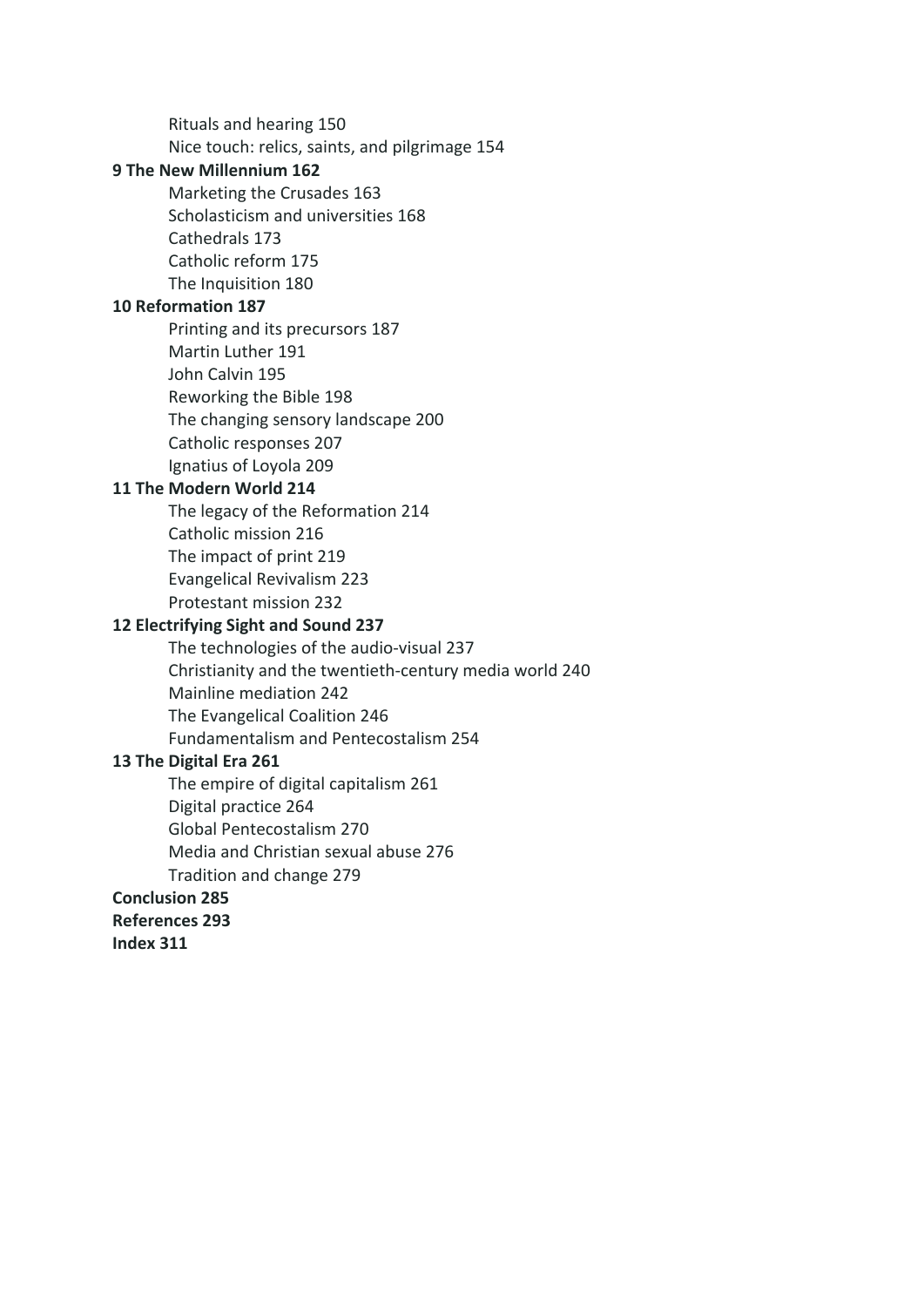## **Reader's Comments**

"It hits a high level and pace that never falters to the end of the book. There is no book like this one. It is bound to find an enthusiastic readership with its accessibility of prose and clarity of organization." Publisher's anonymous reviewer

"A compelling chronology of important issues, historical figures, artifacts, and documents. The prose is always clear and the documentation is consistently supportive." Publisher's anonymous reviewer

" $\ldots$  an important book  $\ldots$  a fascinating story which not only has a wide historical scope but also places the story within various theoretical frameworks which inform media analysis ... It highlights the fact that some of the best books about PR are not about PR as such but instead look at communications in a wider sense and wider context." Noel Turnbull's blog.

"Peter Horsfield's very engaging book takes the reader on a journey through the history of Christianity. He points out that the Crusades and the Reformation were multi-media events that depended on well-planned communication strategies that would not be alien to today's public relations practitioners. I found it hard to put down this exciting and intriguing book." Associate Professor Chris Hudson, Research Centre for Communication, Politics and Culture.

"A fascinating and fresh picture of contestations, breaks and reformations in the dynamic history of Christianity. This well-written and imaginative book throws recent work on modern media and Christianity into historical relief." Prof Birgit Meyer, Utrecht University

"This ambitious, resourceful, and clearly written book makes the major contribution of showing how fundamentally integrated religion and media always have been in the history of Christianity." Prof David Morgan, Duke University

"The aim to write a multidisciplinary book covering the 2000-year multifaceted history of Christianity, and thus rewriting our understanding of both Christianity and media, might open one up for critique – as Horsfield himself points out. ..... Nevertheless, this kind of allencompassing book is important in order to bring new understandings to the bigger picture and to help us see the relationships between particular issues.....I wish I had written it myself." Stefan Gelfgren, *Journal of Religion, Media and Digital Culture*